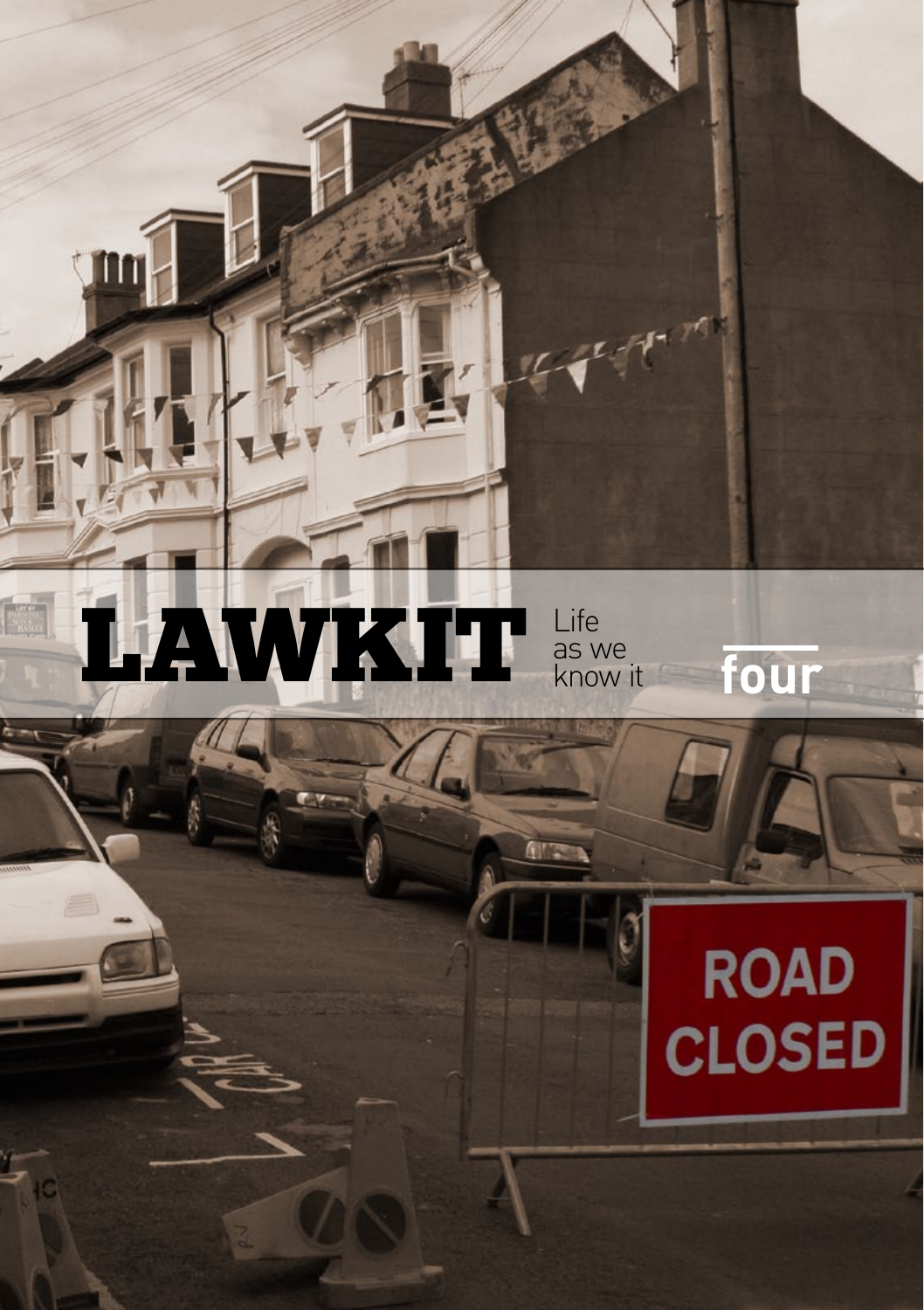### once you scratch the surface,

you might find top gear and service is more affordable than you imagined.

matching needs with solutions since 2007.

# www.box42av.com

event | hire | installation | web & video production | creative consultancy



**LAWKIT** as we know it

How Normal People Ruined The Internet for the Rest of Us David Lowry

Road Closed Katie Stevenson

Tell Us Another One Peter Huey

Pigeon Killer Ericka Lynch

The Guide to Gig Going (part 2) Jonathan Kirk

Puppy Love Gary McMurray

Contributor's Guide

Published by David Lowry http://lawk.it/dave

Curated by Peter Huey http://lawk.it/pete

Contributions for consideration in future editions are welcome at any time.

Issue #5 will be published on October 1st and the filing date for submissions is September 19th 2011.

> Thoughts and opinions expressed inside are solely the property of their respective authors.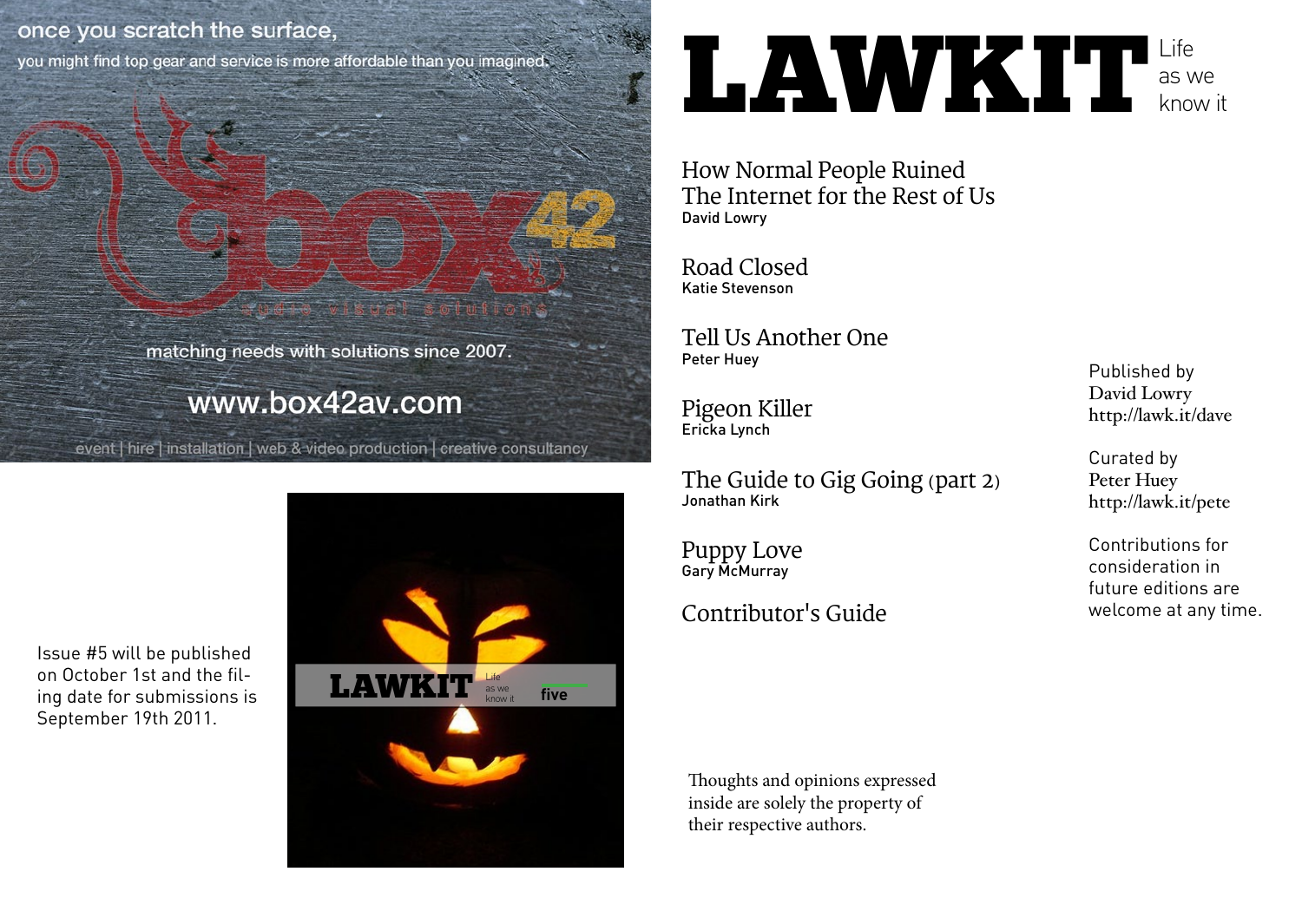# LAWKIT RENT THIS SPACE<br>We would be more subtle but baby needs shoes\*

we would be more subtle, but baby needs shoes\*

# Advertise with LAWKIT

For a lot less than you might think.

\*This is not strictly true. We're not out to make a quick buck. To keep the Lawkit a free journal, we need to cover costs. A small, select bunch of adverts per issue can achieve this.

'Select' is the word - we reserve the right to be picky.

If you think partnering with Lawkit is right for you, e-mail us via advertise@lawk.it For more: @thelawkit or e-mail info@lawk.it

# Life as we know it.

# A word from the editor

Welcome to our issue four of The Lawkit, our summer special, if you will.

Sadly, the internet has not yet progressed enough for us to digitally Sellotape a Double Lolly to the front of every issue. We did consider including a downloadable graphic of one, but assumed you wouldn't have found it as amusing as we would.

Instead, we've held off to pull in extra material for this issue, with six full articles for your perusal and enjoyment. And it's a pretty diverse bunch this time around. To whet your appetite, Lawkit #4 covers subjects as broad as the entire

internet, as deep as the foundations of human relationship, and as niche as the fine art of pogo-ing to rock music. (This involves a gravitational acceleration calculation. You have been warned.)

As always, we would love to hear as much feedback as possible. The best way, if you are on twitter, is to hit us up @thelawkit. Alternatively, you can find us on Facebook, or email info@lawk.it.

Don't forget - this journal is about contributing and reading in equal measure - why not write something for the next one? Contact us for more.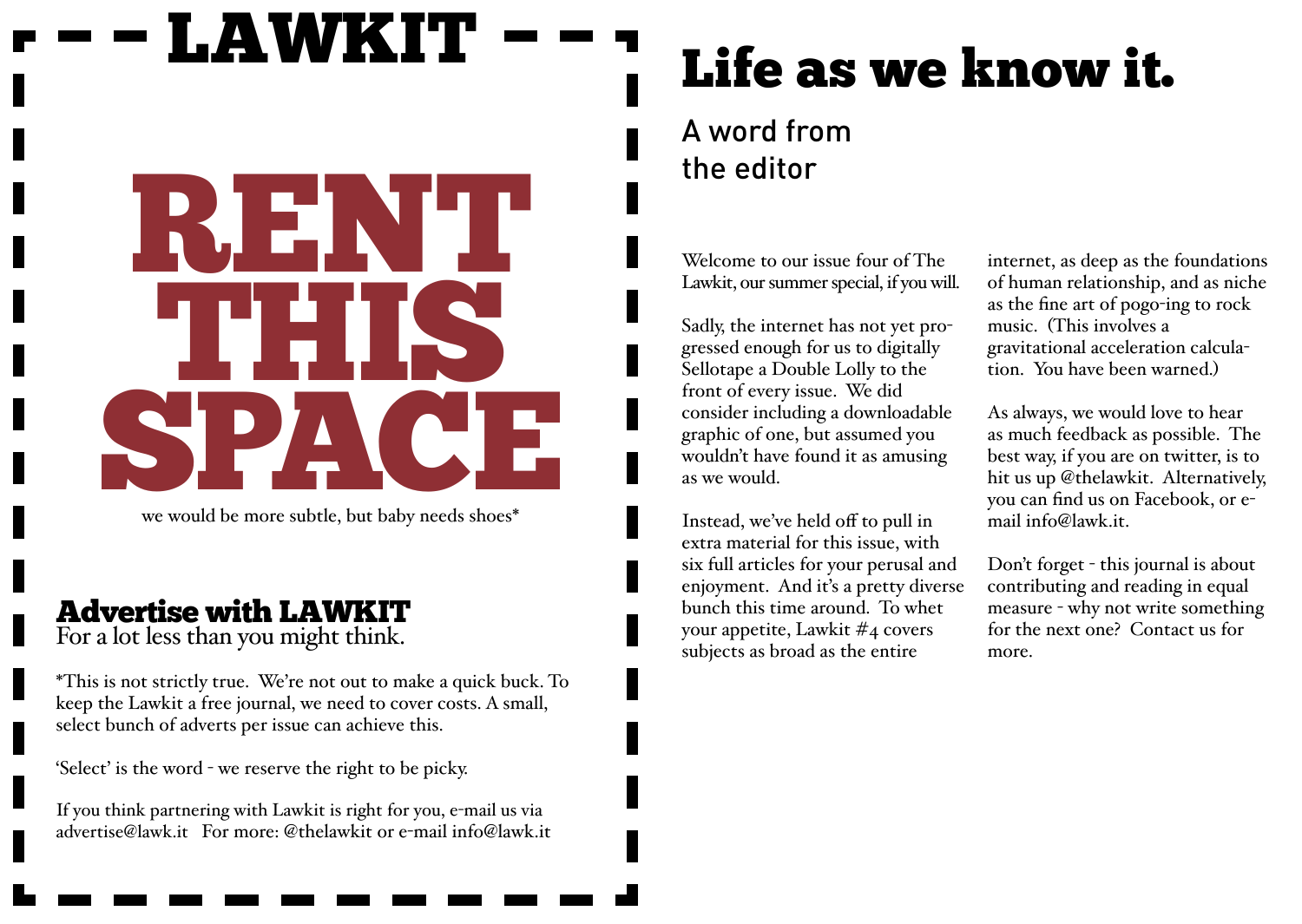# The Great Unwashed: How Normal People Ruined The Internet For The Rest Of Us

by David Lowry

#### Once upon a time, everything was simpler.

A friendship was a construct based on shared memories and experience. The web was one of many, and it hung between idle walls. A tablet was something that came in a packet of 16 and the internet was the demesne of nuclear scientists and the military.

The Commodore and Atari era eluded me, too young and more interested in working out how to stand on my bike while stationary, and climbing the horse chestnut tree. A green screened Amstrad was my first computer. It was used for accounts, not mine, and writing. Two front-loaded disks and a distinct lack of entertainment ensued. To play a game it had to be 'loaded', not by disk, not by air... a different experience to the application store process of today. A few hours of typing left you with a glitchy but

functional circa 1990 version of Donkey Kong without splashing out on the original Nintendo... which eventually was bought.

The darling of 2010, Angry Birds, this was not. There was no point and click, and drag and fling. This took effort and you earned reward. Auto-save did not exist.

Fast-forward a few years to the beginnings of the web. The actual Internet, this time. It has been said that technology loses its capitalisation once it reaches mass appeal; we're nearly there. The web itself is 20 years old this week, the original document still exists. By the late nineties websites were bright, garish and their contents moved around too much. Where hamsters danced, badgers followed a few years after. Floppy disks started to die out.

You remember it. That's probably when you Got The Internet.



The Internet: Normal People need not have applied.

A "Web Community" was an ecosystem fostered by people who, whilst separated by distance, would be the sort that would interact in real life. University researchers, the military, scientists and, let's face it, fans of primitive text-based computer games. You couldn't see the bytes past the nerds.

What am I getting at here? Well, in the Old Days communities were fostered by benevolent dictators. Bulletin Boards (the pre-cursors to forums) had moderators and if you stepped out of line or acted like a troll you got warned or banned;

mailing lists were the same. Access was for the few, and it was earned. Early adopters of services like Twitter 'got it'. There was no celebrity and none was required. The groups who formed on Twitter were like those from the early days. Your circle of followers was related to a real life concept.

Of the first thirty people I 'followed' twenty five were members of a website hosting company's community which continues to this day. The other five were Mac Rumors, Dave, Ruth, Andy and Alan. Four local web people: friends or acquaintance in real life. See? Soon, entertaining and intelligent celebs like Stephen Fry arrived,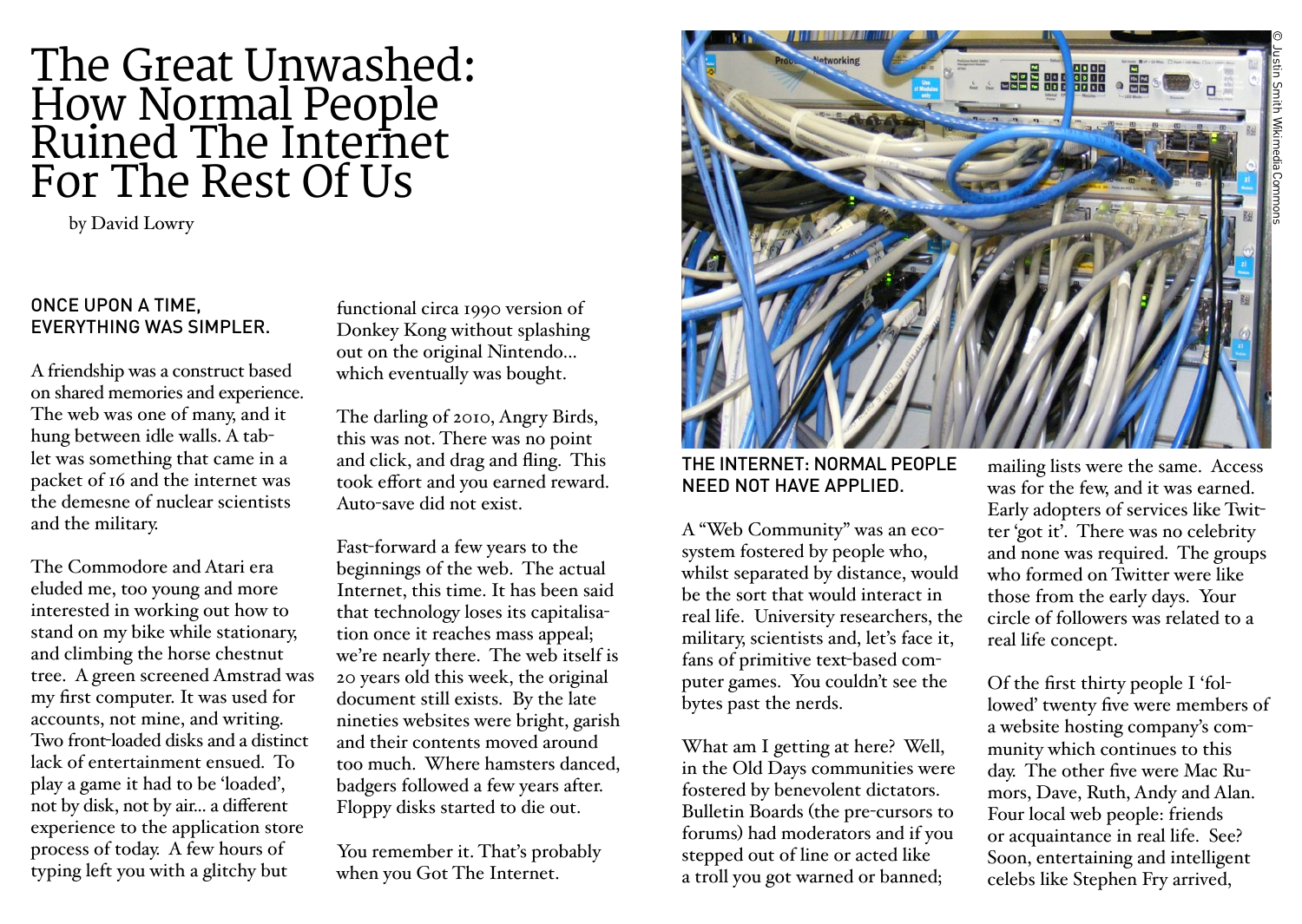John Mayer came and left, and Ashton Kutcher was one of the first to break the million mark. All three gained huge numbers of followers and engaged with their fans. The latter I don't know about, but Fry seemed to nearly have a twitter breakdown, and Mayer eventually left because he felt it inhibited his creativity. A case of throwing the baby out with the bathwater perhaps, but anyone with RSI (Refreshing Stream Injury?) will tell you - sometimes switching off is the best way to let yourself think.

#### **Trolls. Keyboard Warriors, Lowest common denominator idiots.**

Not the stars, not even loudmouthed (and entertaining) characters like Piers Morgan, but the normal people. The fans who clamour for attention and recognition from their heroes. The masses who pester the footballers and TV stars for retweets of their charitable or vain causes. The many who believe for some reason that a retweet or a shout out will bring them some fame of their own. It only serves,

in my humble opinion, to irritate the aforementioned famous folks to an extent where Twitter will probably just become a PR tool and not something they engage in. How do you weed the wheat from the chaff? Unfollow the afore-mentioned Famous People. Which is a shame.

An option for users to be able to tick a box and instantly ignore all those who have ever used the phrase "please RT" — it would probably make the world a better place. I'm sure.

#### **The Great Unwashed**

Every technology changes once it reaches the mass market. Early adopters help mould a product in the form they desire and their hosts respond. Facebook added Apps, Twitter recognised that users were "retweeting", "@-replying" and "DMing" and updated their platform to make these into features.

The public, however, have a habit of ruining the fun for everyone else.

David publishes the Lawkit but most of the time he's building websites for a design studio in Belfast, wishing he was a Proper Designer. He irregularly posts photos and writes at http://lawk.it/dave

# Road Closed

by Katie Stevenson

"Sorry, road closed", a round policeman of about forty nods toward the yellow diversion sign. "Head on up there," he says as his wide fingers gesture me right, toward Central **Station** 

Now, there are two things that pop into my head when a road is closed. Until a few months ago my mind would probably have jumped to the 'fatal road traffic collision' option, but more recently, and with the presence of the police helicopter overhead the 'bomb scare' option pops up first. I sigh and follow the yellow sign.

It's a clammy day, so my window is halfway down. Enough to let a cooling breeze in, but still giving my hair protection from the 'I've just been through a wind tunnel look'. Not trusting the Department of Environment and their terribly

placed diversion signs I swing round to try and approach my house from an alternate direction.

There are a lot of people on the Cregagh Road. An oddly diverse bunch, Families, old men, teenage girls wearing short shorts who appear to have spilt a bottle of fake tan over themselves, all mingle around together. Suddenly through my rolled down window I hear the cause of the diversion.

In a moment of realisation I recall what month it is; early June, start of the marching season. I curse myself at my ability to forget year on year that this strange season exists. The memory consigned to a far flung area of my brain, until I'm in the middle of it, bumper to bumper, driving behind the 'Rising Sons of the Boyne' flute band. The company dressed in their regalia; smartly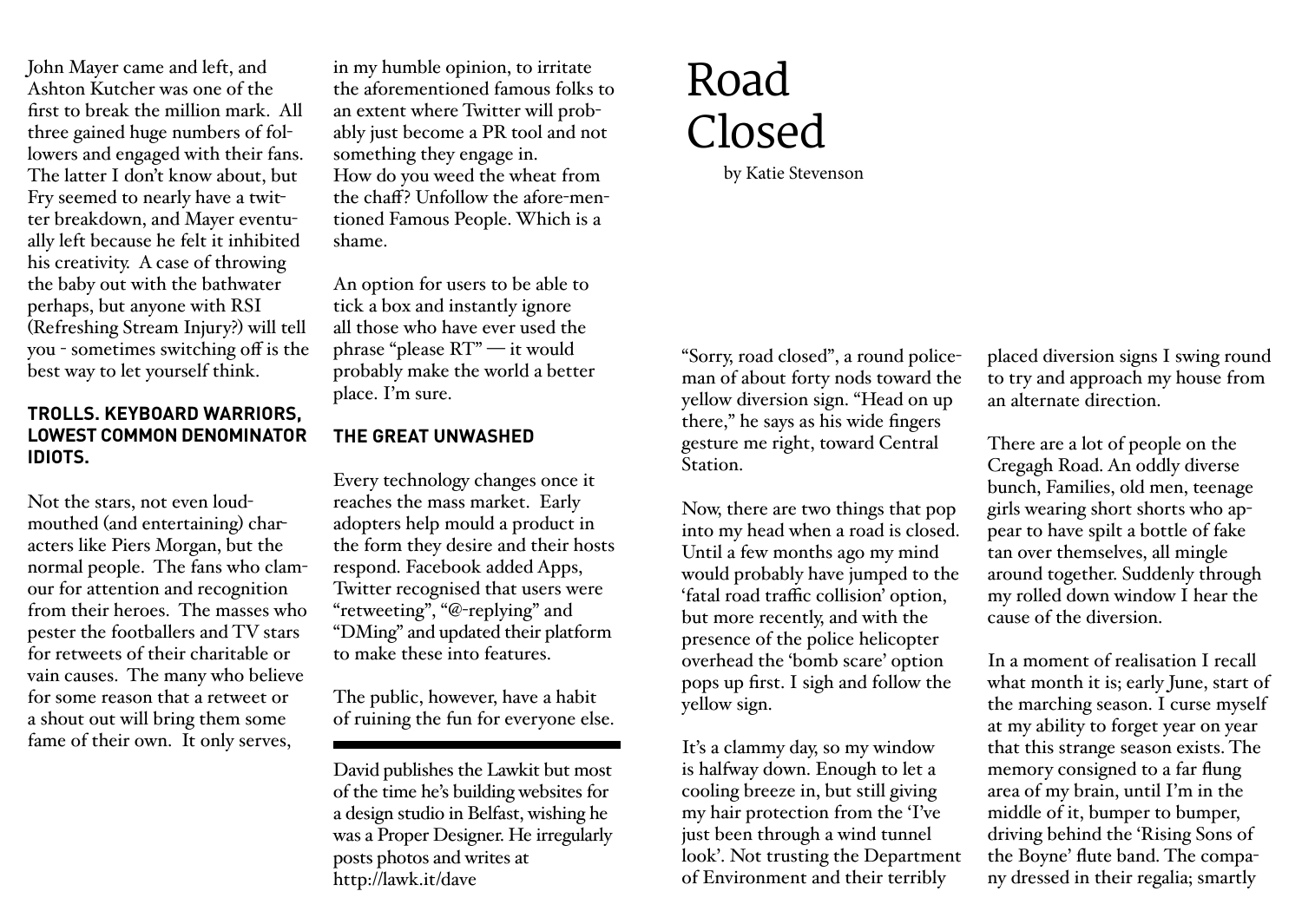ironed blue trousers and trimmed blazers, brightly play some tune which I do not recognise, but know is not 'The Sash', the only loyalist song I could name.

Having watched the trooping of the colour earlier in the day I consider the similarity of the scene in front of me. The crowds waving flags, the tradition, the pride in the perfectly rehearsed music, the well turned out band. The only thing giving them away at first glance are the tattoos; whole sleeves on the young men and faded swallows on the hands and arms of the older marchers.

Not getting anywhere fast I decide to pull over and watch for a while, remembering that I quite enjoy the deafening rhythm of the bass drums and the shrill song of the flutes. I indicate left into a small street where the kerbs are painted red, white and blue. Parking my car beside the beginnings of a bonfire site I observe the wooden palettes stacked like Jenga blocks. The young boys who usually mind the wood are temporarily absent; standing on the side of the road waving their flags and practicing tossing their batons I presume.

Locking the car with the high pitched melody of the flutes audible in background, I am struck by the sense of alienation I feel. It catches me slightly off guard. A few thousand metres from where I presently live, a community is gathered celebrating a tradition that I have a limited knowledge of. To try to describe it feels like doing it an injustice.

I do not share the strong loyalist sympathies displayed on the flags in front of me, reflected in the names of the bands. But, neither do I feel completely separate from this group of people.

#### I am confused.

Approaching a grimy bus stop I decide that this is an ample vantage point. I sit down beside a peeling poster which informs me that I am watching the East Belfast UVF memorial parade. I feel uncomfortable but the music holds me to my seat,

the vibration from the side drums reaches me through concrete and heavy, hot air. The family sitting on the kerb in front of me seem to know what's going on. They have a few picnic chairs assembled on the tarmac and a cool box containing a range of alcoholic beverages.

#### I eavesdrop.

The pre-teenage girl shouting that she can "see Dave" is told off by a string of expletives from her father, while her younger sibling Cody scrambles onto the roof of the bus stop to get a better view.

"Your tracksuit will be boggin'" his

mum yells, but he ignores her and she returns to her cigarette and plastic bottle which, by the slur in her voice, I assume contains something stronger than coke.

For a second I pity the girl, told off so forcibly by her father, but I am challenged by my subconscious. "You're a snob" it spits at me. "What do you know of these people? You're so far removed from this you think you're better than them." I try to protest but the band passing me now, the 'Shankill Young Defenders', are playing The Sash. I hum along as proof that I am part of this. Whatever 'this' is. Again I am confused.

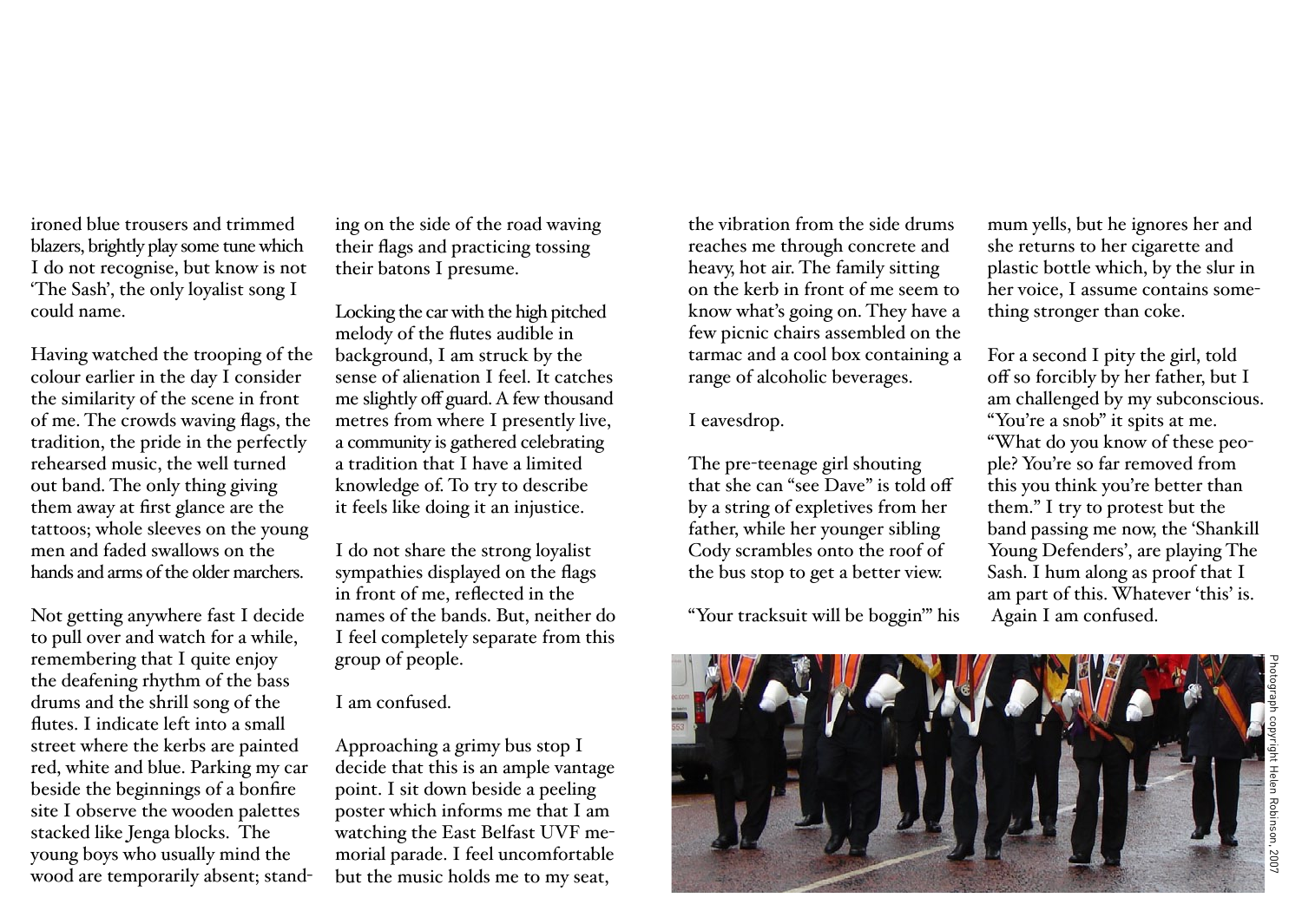I am a Protestant. Church of Ireland born and bred, but this world of the Shankill Defenders, of bass drums and swallow tattoos is something that I know little of. I am British only for my love of Prince William and allegiance during the Olympics and other major sporting events. At all other times I am Northern Irish. I enjoy the banter, I detest Guinness, I play the tin whistle moderately well and the Bodhrán badly. I play club cricket and attended a respectable state grammar school, yet I still thoroughly enjoy a traditional 'session' on a Sunday evening in a dodgy republican bar behind Castle Court.

I wonder what these people standing around me would think if they knew who I was. If they knew that a Gaelic jersey hung in my wardrobe beside my Ulster rugby top. If they knew that alongside my Protestant

upbringing I had learnt to play Irish instruments.

I think of the people who live only a few streets away where the signs are bi-lingual. Do the residents of Lúb Thulach Phointinsèir feel the same alienation from this as I do? Do they sit inside their houses, as oblivious as I would have been, if it were not for the round policeman and the yellow DOE diversion signs?

When the final band passes forty five minutes later I walk away leaving Cody and his older sister to their lives.

I go back to mine.

By the time I return to my car the young boys are back guarding the wooden palettes.

"Hey missus, you *gat* any wood for the bonnie?"

KT is a newly qualified teacher from County Down living in Belfast.

### I like movies. It's probably not a shock to anyone who knew me at university, where my three years of undergraduate study seemed to pretty much revolve around sitting in a cinema. Which isn't quite true, but on occasion (usually Mondays) was not entirely inaccurate either. My theory is you could divide film into two broad categories if you wished: those with narrative, and those without. Now, a film theorist would probably slap down my personal definitions of these: those films that make sense, and those that don't. Or, those that most of us can sit through, and those that most of us will get out our phones and start playing Angry Birds during. Film theorists would tell you that's not really the definition of narrative, and strictly speaking they

would be completely correct. But I would point out, wanting to make arguments like that would be one

of the reasons I think their 1987 documentary about potato farming falls into the latter category.

Film is, obviously, primarily a medium for telling stories. Cynics will say this is mostly to get you, the viewer, to pay to watch said stories. Besides that salient detail, there's a hell of a lot of narratives floating around the cinema and TV screens at any one time, with a huge cumulative audience absorbing these stories.

### Come Co

Initially at the behest of the publisher of this very journal, I've recently been imbibing several episodes of the ever-popular radio series This American Life - thisamericanlife. com, a public radio show based entirely around the telling of stories. Often following a particular theme for that episode, contributors bring a myriad of stories to the airwaves.

# Tell Us Another One

by Peter Huey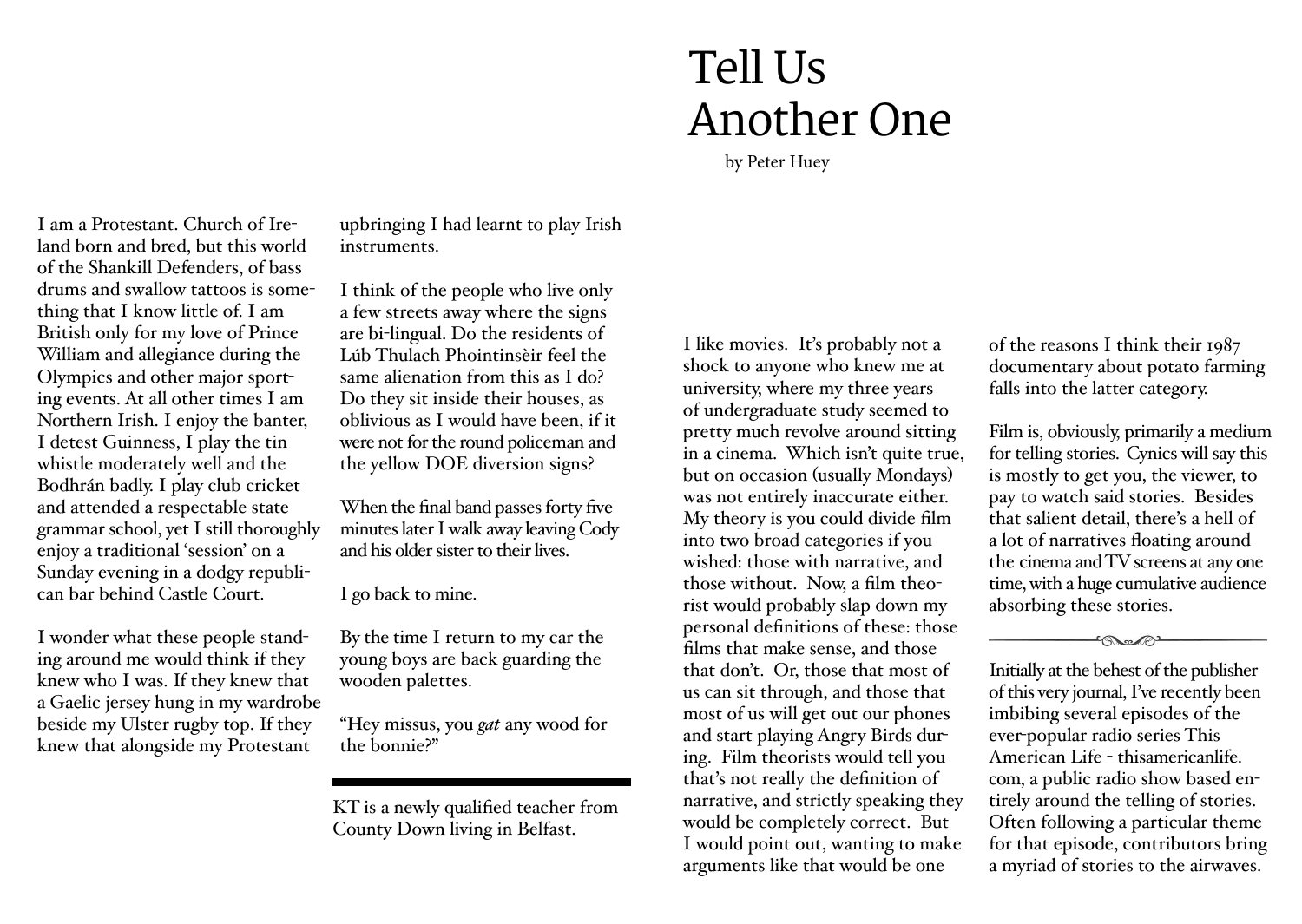Sometimes these stories have involved deep research across North America, chasing after interesting leads and people. Sometimes, a contributor simply spends a quarter of an hour telling a tale from their past experience. The range is wide, but the stories are compelling; TAL claims a weekly download count exceeding 400,000.

That's a lot of people listening to stories well told.

- Noce

I hate small talk (not unlike German people, apparently.) This has recently been a subject of some angst at home. Living in a new area, going to new places, my wife is a big fan of "meeting people."

I loathe "meeting people."

Don't get me wrong, it's not an anti-social thing. Though I appreciate some regular, head-soothing personal space, I am a social animal as much as the next guy. But...

Ok, remember that first week at university? That week when every single conversation you had involved these four statements: "Where are you from?" "What school did you go to?" "What are you studying?" and "Where are you living?" and then you moved on to

#### the next person?

I wanted to just headbutt people by the second or third day. And this is sort of happening again. When we go to the church at the top of our road on a Sunday morning, there's always that painful thirty seconds or so after the service ends before one simultaneously turns to the stranger to the left or right and says, "I don't think we've met before..."

It is not that I don't want to get to know you in this situation. I enjoy conversing, and I like getting to know people properly. But this five minute small talk ritual is destroying my soul. I know you're talking, but I'm really just staring at you, trying to embed the association between your name and face in my head.

My wife laughs at this. But I envy her. You see, she works in a hospital environment, where one spends their whole day talking to strangers. I too have worked in similar social settings, but there this blethering on is different. It's a tool, it's how you engage someone before you get to the task at hand. Not so with "meeting people".

I don't usually care too much about what you thought of that thing we just mutually went through. I'm not that interested in exactly

where you live, or how long you've been here for.

Please, just tell me something about yourself.

There's a line with people, isn't there? The five minutes I spent vaguely interested in Google Plus presented me with placing people in Circles (if this means nothing to you, don't worry - it's just a segue into the next point anyway.)

A couple of the default groupings are "Acquaintances" and "Friends".

My Acquaintances circle is pretty empty. I don't really want any.

I'm not trying to say that if someone doesn't immediately confess something massive to me, I will shun and ignore them. It all has to start somewhere, but...

Do you know anyone, that you see regularly, that you know next to nothing about? For example, you know their name, and what they do (it's probably in work, after all) but you don't know a single story about them? Those are acquaintances. Those are people I care nothing for.

Perhaps someday I will get to know a story about them, and then I will care. But for now, I'm just that fickle. I don't want to just "meet people." I want to feel like I know them. Back to stories.



The essence of humanity seems to be based around the sharing of stories. But what makes a story interesting?

Perhaps it is vested interest. A lot of anecdotes kick off with something along the lines of, "Something similar happened to me…" and a story we can identify with is then related. This may be the teller wanting to hear the sound of their own voice, and spotting the opportunity to chip in, but, either way, he and the listener may also be bonded though this realisation of shared experience.

Similarly, we read books about things we like and watch things we enjoy watching. And whilst we may not learn anything particularly useful by watching the entire rerun of Season 2 of Scrubs, we will almost certainly laugh our heads off and feel, in a way, bonded to it. Even when it gets to Season 7, and its just not funny any more, we might stick with it out of loyalty. Or maybe that's just me.

Or, we receive these narratives to learn. Learning the best method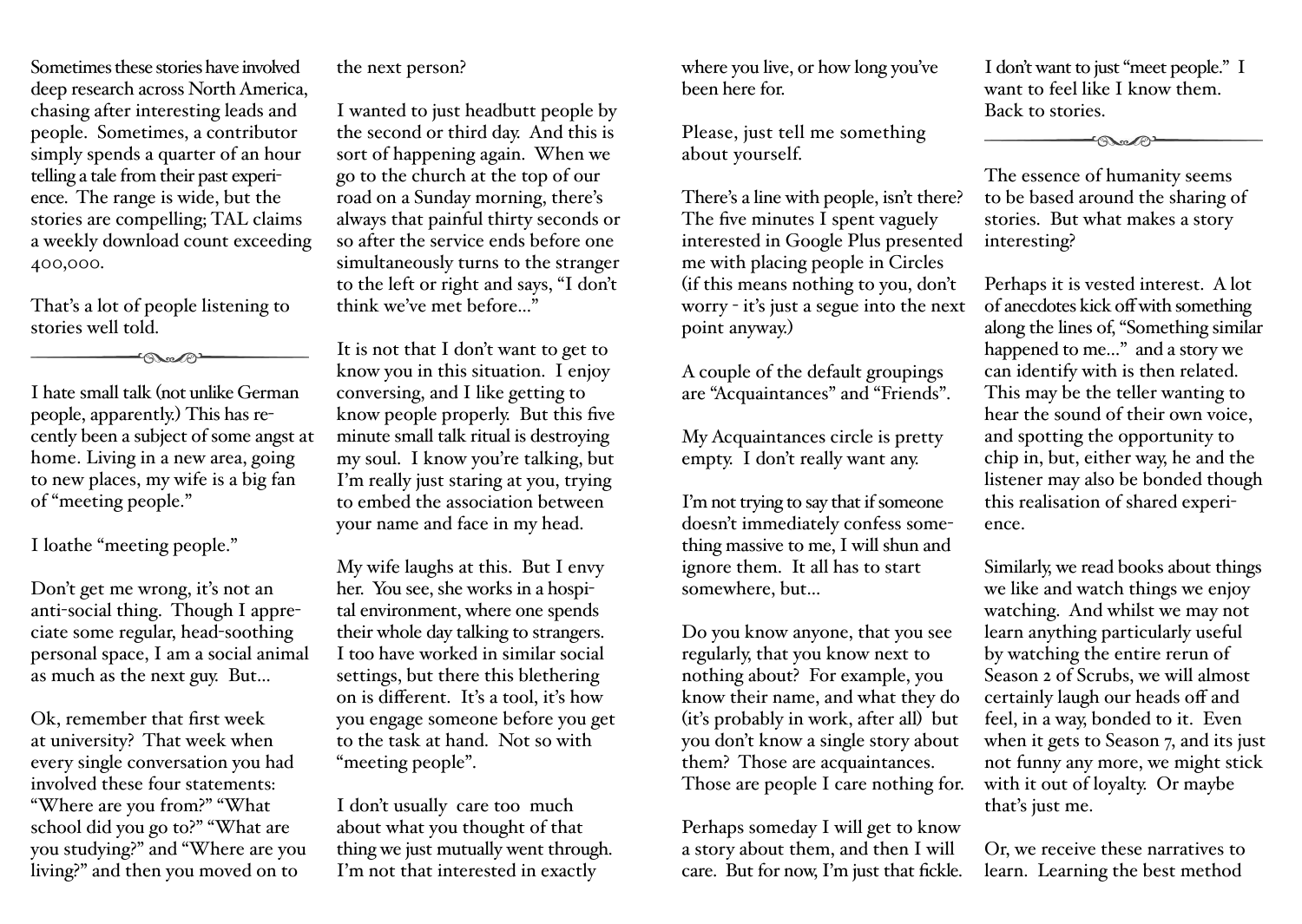by following someone else's example. Or learning, perhaps, not to do something the same way. Maybe just gaining the knowledge of the experience of others. Either way, we want to hear these stories.

Deep-

Most days, my opening routine in the office is the same. I boot up everything. Check Mail. Check Twitter. Open Google Reader and take a few minutes to read through all the blogs posts from the last 24 hours, which conveniently takes about the same amount of time as it does to drink my coffee. Once that's out of the way, I might think about actually doing something 'useful'.

It seems strange, on the face of it, that once I have checked what communications I have received (which, before getting stuck into whatever the current project is, makes some sense) the next step is always to sit and read stories. Maybe it equates to the gentlemanly tradition of dissecting the day's newspaper over breakfast. But it's not the same - of the forty or so subscriptions I have in Reader, nearly half are people I know.

**Soule** 

Back to acquaintances, where we'll finish. I've just finished speaking to one - a "remember that one time we did that thing together" person. The person in question is perfectly normal, but falls into the trap that many I meet seem to—let's not converse about anything new, but instead, desperately struggle to set up common ground through the shared experience we once had (in this case, a volunteer week we did together about eight years ago.) It was a good week, from the little I now remember of it. Justifiable as the foundation, but not the entirety of a friendship.

I like you well enough, but I don't know you. Tell me something about yourself first.

Tell me a story.

Deel<sup>8</sup>

Peter curates the Lawkit, makes videos, is a husband to Ruth and likes to make music. Read and hear more at http://lawk.it/pete

# Pigeon Killer

#### by Ericka Lynch

I hate pigeons on a good day. The term "rats with wings" I use regularly, with gusto even. The flying scourge that decorate monuments, block walk ways and audaciously stare you down when you eat your lunch burn no pity within my breast. I almost enjoy watching the wayward beasts as they thoughtlessly amble across a crowded highway, dare I say it, playing chicken with oncoming traffic. However, the tune of my hateful mantra was recently changed due to the plight of one pitiful pigeon. Here is the retold account of that fateful day.

It was a beautiful sunny day in front of St. Anne's Cathedral. The wind was gently laughing through the trees as I settle down for a few moments of solitude to quietly consume my breakfast and morning cup of joe before work. I knew that a fleet of pigeons lived close by and

was hoping to finish my breakfast unnoticed by the neighbourhood flock. To my dismay, they found me. The gathering scavengers assembled before me, bobbing their empty heads before me and my breakfast. The sideways glances of lust they gave my muffin made me blush. I turn away sheltering its innocence so that only my peripheral vision was accosted by the horde.

As I reengaged my breakfast I noticed a flicker of something limping in the corner of my eye. Quickly dismissing the idea of humpbacks and cathedrals, I assumed it must be one of the pigeons. I turn to discover one of these feathered fiends was hopelessly bound by a murderous piece of twine. Being a creature of non-opposable thumbs, it had no way of freeing itself from its bonds. The deeper stirrings of my nature were suddenly awakened at the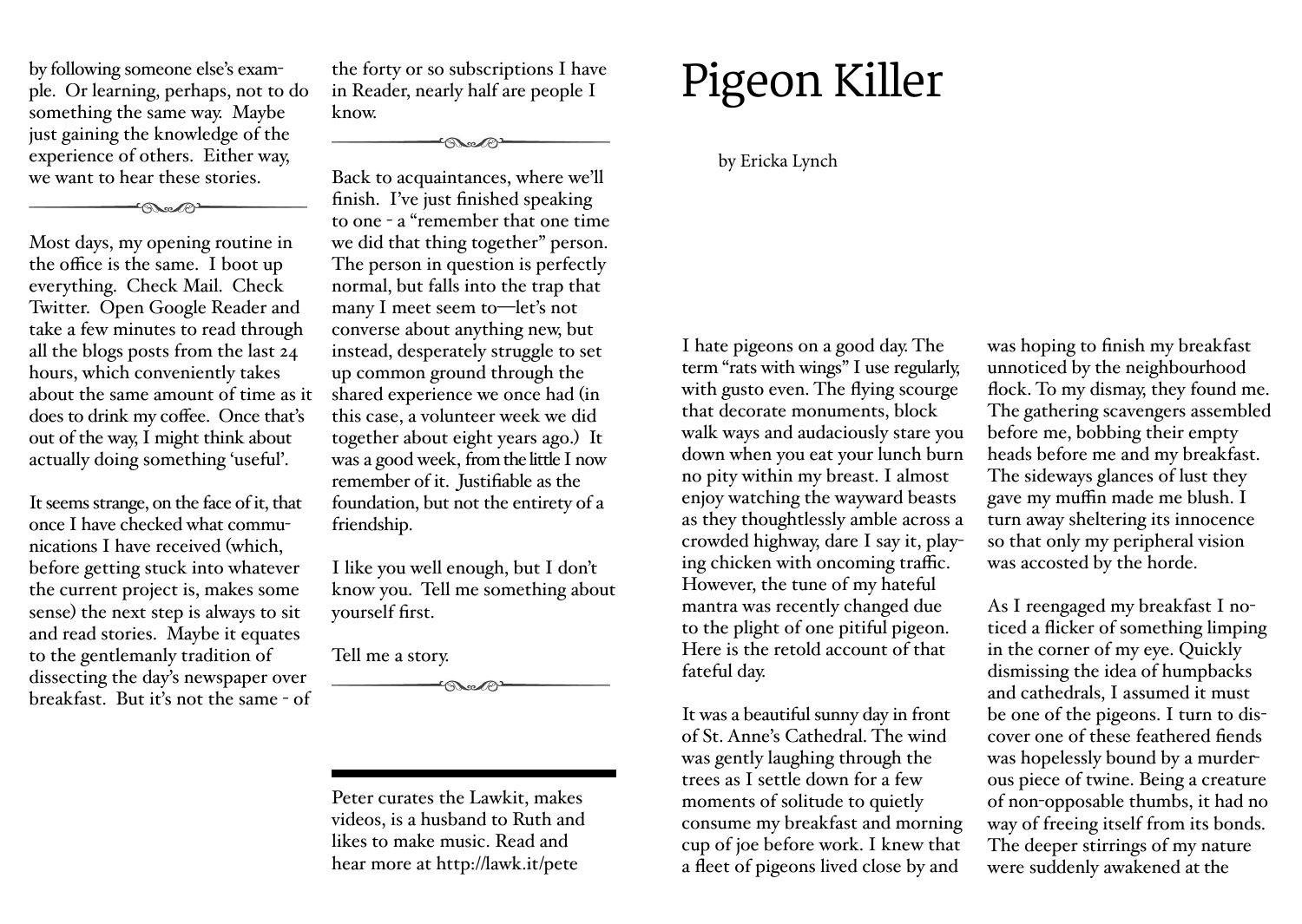sight of such a pathetic creature. My compassions overruled my deep-seeded hatred, and I began to wildly grope for a rescue plan.

I needed something sharp to cut twine from its feet. A list filtered through my head: a sharp stone; nail trimmers; a broken bottle. Then I remembers a forgotten item in my bag left there after a botched wrapping job; a pair of scissors. I had the tool of liberation: now all I needed was the pigeon.

Although its bonds hindered its walking its wings were fully capable of flight. Therefore, I knew I must lure the pigeon close enough through the bait of my muffin that I might quickly grab and free the unsuspecting bird. A game of cat and mouse ensued. I nonchalantly sprinkled the crumbs close enough to bring the pigeon within snatching distance. Attempt after attempt was made to no avail. It constantly flew out of my reach. I began to grow desperate. I had the tool for its freedom, I had the solution, but my time was running out (I had to be at work soon!) Knowing that I could never catch the skittish creature on my own, I soon began to look for reinforcements.

Just then, a passerby suddenly appeared. Driven mad by desperation, I interrupt his thoughts with my frantic plea, "Excuse me? Could you please help me catch that bird?" The look he gave me made me realise how ludicrous my request was to someone who was not engaged in Operation Pigeon Rescue. However, not saying a word, he made a feeble step toward the pigeon in order to placate the crazy American. Of course, all of the pigeons quickly flew just out of reach. He turns



to me and his only response was, "Those things are a nightmare to catch." His words immediately stabbed my pride. Did he think I was doing this for fun? I quickly retorted, rather indignantly, "Well, I wouldn't know, I've never tried to catch a pigeon before." Remember, my hatred still existed for the species, regardless of this one des perate ornithod. But as he walked away I realised all of my efforts to save this pigeon were futile. I could no more catch and rescue this winged creature then I could bottle the wind. Deflated, I picked myself up, cast a fleeting glance at the fated pigeon and made my way to work.

My attempt at an honourable rescue had failed. Saddened by my vain emancipation, I heavyheartedly made known my recent saga to a work colleague. She patiently listened to my dramatic tale and disparaging failure. I told her of each crumb I sacrificed, of my vain hopes of catching the trembling creature, of the heartless man who did little to help the ill-fated bird. As the last pin ions of the relayed plot were put into place she paused for a moment taking in all that I had said. I fancied I could see a glistening of a sympathetic tear shinning in her eyes at such a tragic account. After what seemed an appropriate amount of silence, she regained my eye contact and firmly stated, "You're a pigeon killer," and walked away. The words hit home, but her pronouncement was true. I knew that day that pigeon would die due to my failure as a human being.

> This is Ericka's second contribution to the Lawkit. She is a teacher from Seattle, voluntarily living in Belfast.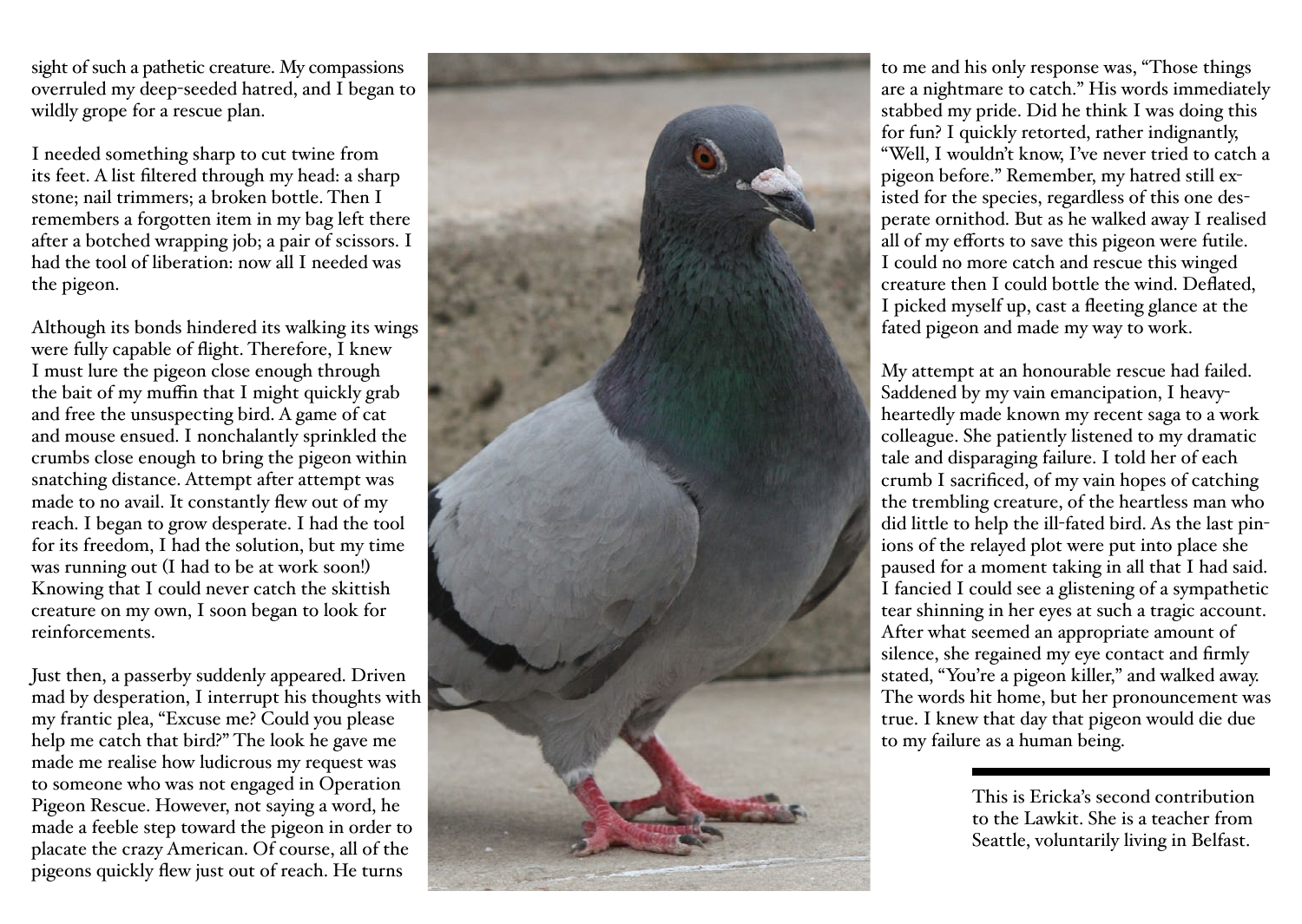# A guide to gig going (part 2)

by Jonathan Kirk

We continue our journey through the dos and don'ts of gig going, starting with a look at some of the best moves for the most energetic place at any rock gig: the most pit .

### 1. THE POGO

The pogo means jumping up and down in time to the music. Some music is too fast to be able to do this, so don't bother. To illustrate the dangers of not doing this, I have provided this simple maths problem:

At 22:30, a chin leaves the air and is travelling downwards at a rate of 9.8 m/s, On the same plane, a shoulder is heading in the opposite direction, leaving the floor with the same rate of deceleration. Equidistant from their respective starting positions is point X, measuring 20 cm, where both entities collide. Given that teeth are not biting the tongue, what is the total amount of pain that the chin is in?

### 2. THE MOSH

a) Push someone, using any part of your upper body.

b) Repeat (a), until gig finishes.

### 3. THE CIRCLE PIT

a) To form a circle pit, either shout "circle" or move your arm round in a circular motion.

b) Clear a space in the middle of the pit by pushing everyone back until a large circle is formed.

c) Wait.

d) At an appropriate time, dictated by the music, and usually when things get heavier, the fun ensues.

e) A circle pit is essentially a race to see who can get to the middle first. Helpful tactics include jumping, sprinting, and pushing people out of the way.

f) Very large circle pits are still a race, but this time the race is more around the perimeter of the circle, pushing the edge of the circle as you run round.

### 4. HEAD BANG

a) This is perfect if you have long hair. If not, just make an angry face instead and move on to #5.

b) Nod / circle your head back in forth in time to the music. But with the tenacity akin to headbutting someone.

c) If the tempo is too fast and you can't keep up, halve your headbanging speed.

d) Be aware of people both in front and behind you. This can be done by holding your hand out in front of you so that you can judge distance. This is similar to how a cat judges width with their whiskers. Also be aware that long hair combined with stubble acts like Velcro.

e) Be careful not to headbutt girls behind you in the teeth. Twice.

There is no real preventative advice here, but let me tell you - her boyfriend will not take kindly to it.

### 5. CROWD SURF

a) If you intend to crowd surf, take off your belt, and carefully store all items that are likely to fall out.

b) The aim of the crowd surf is to keep the person in the air, but also away from the stage. This is where the enemy (security) reside. If you like, think of the floor as a spike pit that you have to keep the surfer off.

c) To get the surfer in the air, you'll generally need about 3 people. One to give them a foot up, and two (or more) to lift them on top of the crowd.

d) You can do it. Put your back into it. If you spot a crowd surfer, use your hands to hold them aloft, but using your back is better.

e) If you see a gap in the crowd near a surfer, GET THERE IMMEDIATELY. Falling 6 feet straight to the crowd is not fun I imagine.

### 6. STAGE DIVE

a) Not recommended as you'll gen-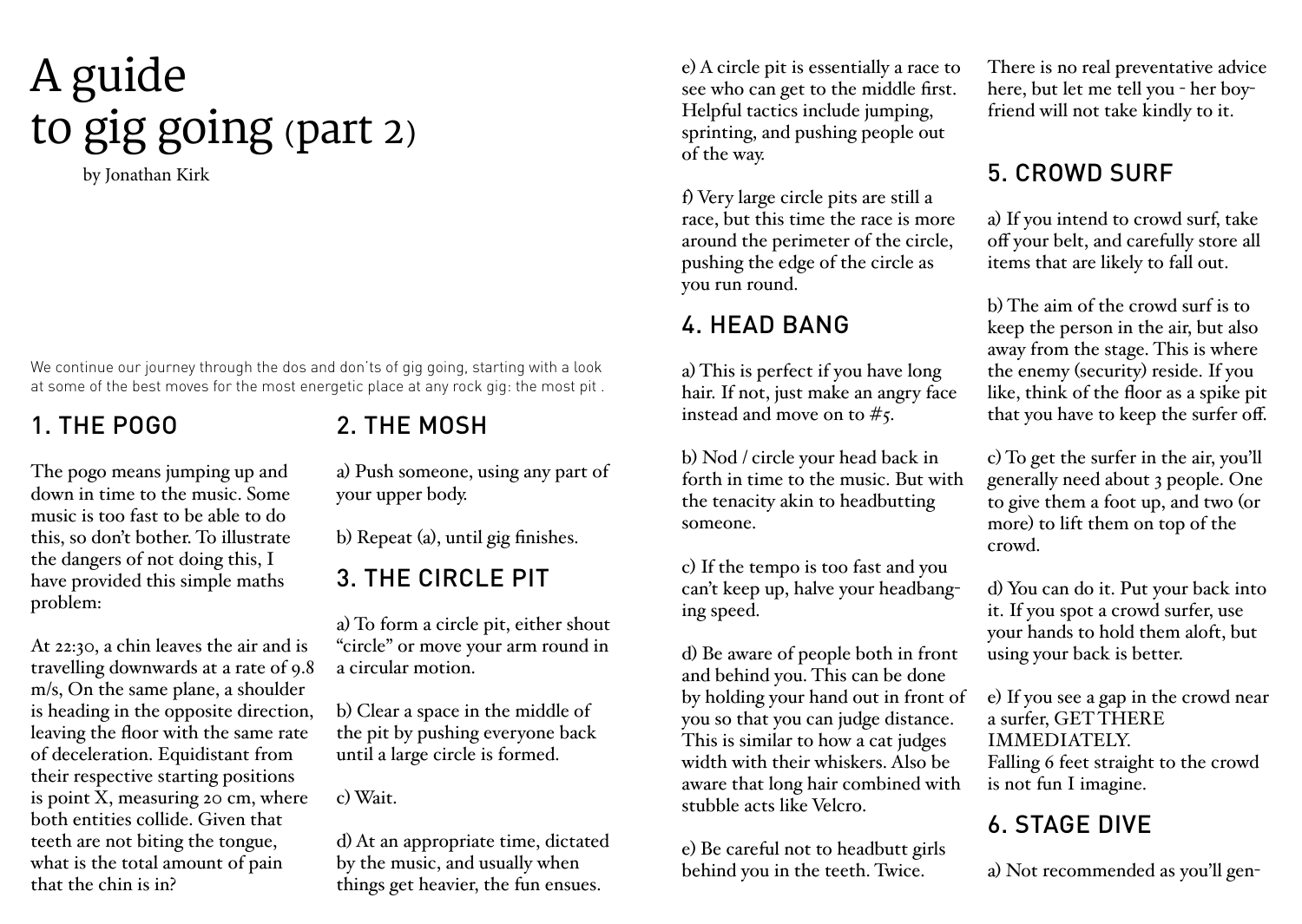erally get kicked out.

b) But still, if you get onto the stage, well done, but be prepared to act quickly.

c) If you are in the crowd and see someone about to jump (sometimes by the band), form a really tight crowd near where they are going to land. The more people, the easier it will be to keep them from falling. Put your hands in the air. Think of it as a game of "catch the human".

d) The stage diver will then run and jump once they reach the edge of the stage. Always aim to land horizontally on the arms of the crowd. Anything else will result in major pain.

e) The stage diver will magically transform into a crowd surfer.

### 7. MOSHIQUETTE

a) If someone falls over, form a circular space around them, and help them up. Always be looking out for people who have fallen over.

b) If someone drops / loses something / needs to tie their shoe lace, again form a circular space around them until they find what they are looking for. c) Protect each other.

d) Don't pull people's hair or nip them.

e) Smile. Although they look violent and scary, mosh pits are fun, and there to be enjoyed.

### 8. POST GIG

a) If all steps have been followed, you should be out of breath, exhausted, and a sweaty mess. You may find that the envelope you put your ticket in has sealed itself due to the amount of sweat in your



pocket. A good sign indeed my friend.

b) Stretch again. This should avoid some post-gig cramp, and make the next couple of days a little less painful.

c) Hang around outside the venue / stage to try and meet the band, or get a setlist / guitar pick etc.

d) Drink some water. Go on, you deserve it.

e) Once clear of the venue, put on your new t-shirt. Your old one will

be drenched, and a fresh t-shirt is just what you need. But make sure that no-one at the gig sees you wearing it, as they'll just think you're a stupid fanboy.

In all my gigs, I've never fallen over. I have one scar from where my leg collided with the stage, but that was my own fault, and once got hit in the jugular and couldn't breathe properly for a few minutes. But that's it. Follow the rules, and you'll be safe.

Jonny Kirk is famous for many things: winning the Banter 500, owning an actual Simpson's arcade machine, and breaking his leg mid-Daredevil impersonation. We recommend googling 'Father Ted's House' if you want to see more.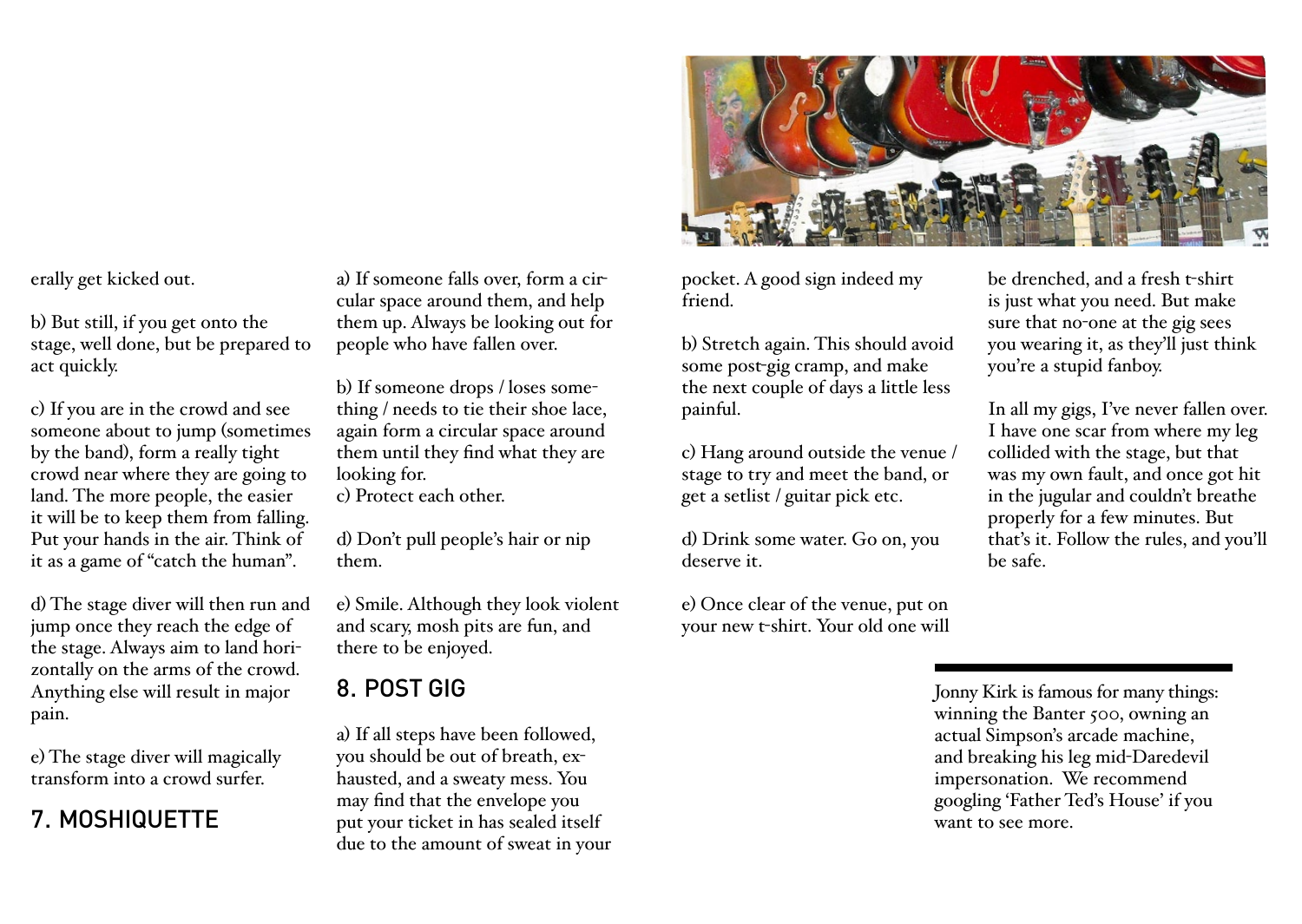# Puppy Love

Perhaps it's just a 'ruff' patch, but my family think I'm barking mad.

Picture the scene. I'm visiting my girlfriend's house, enjoying some time with her, getting to know her parents better, taking things easy. There's just one problem: the family dog. Susie is a Jack Russell terrier, lively, lots of fun, a lovely dog really. She particularly enjoys jumping up on my knee, at the behest of my wife-to-be. Except I'm terrified of dogs.

I can't quite remember where my fear started. At one time, I happily went with my granda to take our minister's dog for a walk (Hector, belonged to the Rector!), without a problem. But at some point, somewhere along the line, dogs became the enemy. Something to be feared.

It was heightened by my most

memorable (and most terrifying) pastoral visit ever whilst at minister school. I was on placement in a rural parish, and was tasked to call at a certain home. My placement minister had warned me about the dog, which made my anxiety levels rise, and my willingness to visit plummet. Week after week I would put it off, until I knew I had to visit this Friday.

I arrived, rang the doorbell, and heard the barking. After postmen, minsters must be a dog's second favourite snack, and it was ready for me! The man came to the door, and turned to lead me into the room, only the dog wasn't moving, and wasn't allowing me inside! I wasn't going to force myself, so had to wait for the man to realise I wasn't following him, come back to the door, and hold the straining dog back as I entered.

by Gary McMurray Could it get much worse? Of course it could. Seated at the kitchen table opposite the husband and wife, I was very conscious of a puddle forming on my knee. I hadn't wet myself - it was dog drool as it sat guarding its master and making sure I didn't come too close, ready to attack at any moment.

> Thankfully the family realised, and the dog was banished to another room, allowing me to complete my visit and dash off before the dog was released again!

> Is it any wonder I wasn't fond of dogs. Fast forward from those nights where I was Susie's adventure playground to last night. Back in the same room, with the same people. Only the dog has changed. Susie went to doggy heaven several years ago, but now there are two dogs running around - the new puppy,

Poppy, and our dog, Pippa, both miniature Jack Russells.

Our dog? Yes! After lots of lobbying, we got Pippa over a year ago. The first few nights were desperate as she howled for her mother and siblings, but she's quickly settled into our wee house, so that we're now inseparable. As it turns out, I'm the chief feeder, walker, and poo-picker-upper, and enjoying it immensely. The canine capers are continuing, and we're having great fun with a dog that never stops running about, always playful, so that even the outside toilet trips in the middle of the coldest nights of winter with snow higher than Pippa's head seem like fun.

Diamonds may be a girl's best friend, but girls, you can keep your diamonds; it's a dog every time for me.

Gary has recently moved to the damper climes of Fermanagh with his wife Lynsey and their dog. Read more at http://lawk.it/gary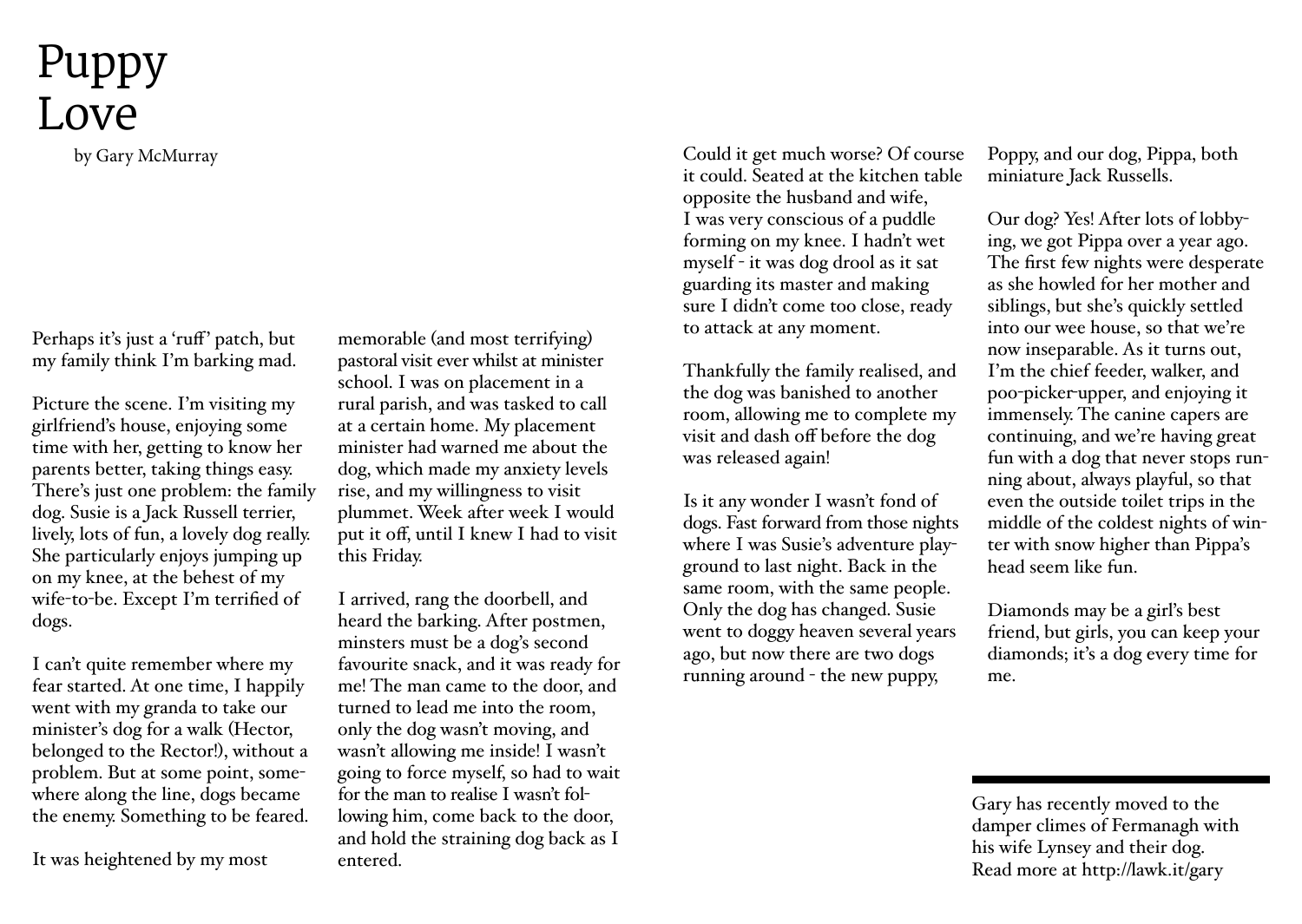# A Contributor's Guide

Apparently, you should never read a book by its cover. It's not strictly true. You should hopefully be able to tell a lot about the tone of the Lawkit from its appearance alone. It's maybe a little minimalist, but that's because the words take priority. People have given of themselves to write things, and we recognise their effort by letting the words tell much of the story.

Lawkit should read like a collection of well-written blog posts. Pithy, selfcontained articles which are accessible but assume interest.

We accept articles about pretty much anything. So you can write on a topic of your choice. This might actually seem even worse than being given a set subject. Well, we do have a list of suggested subject areas to get you started. These include: politics, technology, outdoors, film, music, faith, science, sport, gadgets or food. Or any combination of those.

### WHAT'S THE POINT OF LAWKIT?

It's about Life As We Know It. It's about sharing knowledge. But you don't have to be an expert to write on something, as long as you have an interest in it - because if you are interested in something, then you will almost certainly want to 'discuss' it with others.

To that end, don't try to argue for something you don't believe in. You will fail.

Don't be afraid to be specific or niche. Everyone likes geeking out every now and again.

Be clear about your topic from the start: 500 words and no waffle is highly preferable to 1500 with - and it'll get cut down anyway. Slaughter your babies - omit needless content or someone else will.

A good place to start is usually whatever bit you've spent the most time on. It'll be the weakest.

If you only have twenty minutes to bang out something, you should definitely go for it.

So knowledge is king, but clarity is the Grand High Poobah; you can speak a bit academically and still say accessible to the casual reader. It's a fine line to walk, but you can do it. Because there's nothing more irritating than being obtuse for the sake of it, and you know it.

Don't use Lawkit to sell stuff, unless you're willing to pay a little for it. If you are, thank-you for giving us all a little something for our efforts. That said, if you are involved in something that you feel people might like to hear about, please tell us - the worst we'll say is 'maybe', and then probably get you to do it anyway.

And if you're willing to contribute by doing more than just writing, we'll love you forever.

Got all that? Get scribbling.

e-mail submissions to info@lawk.it follow us now @thelawkit